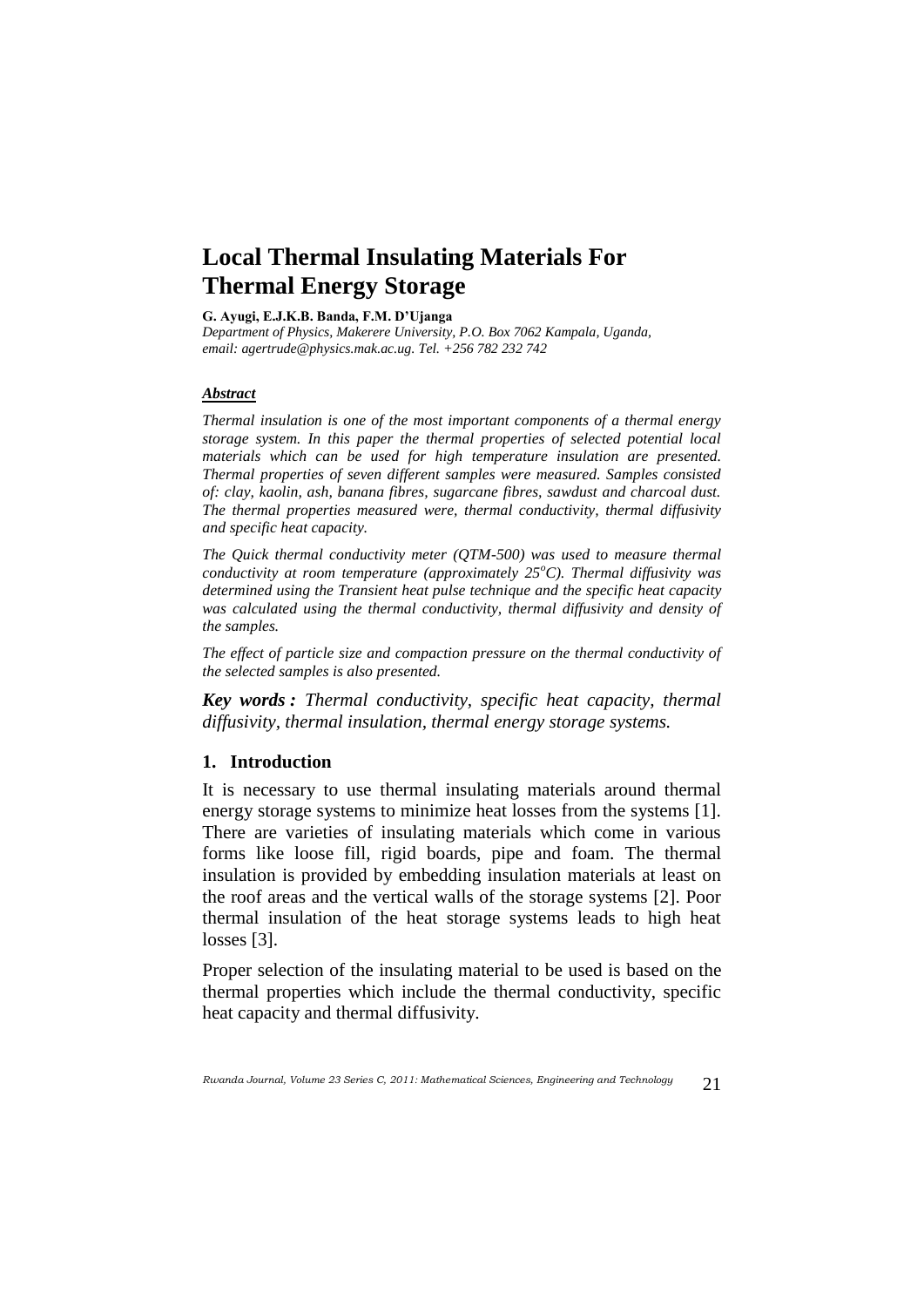The thermal conductivity  $(\kappa)$  of a material is a measure of the effectiveness of the material in conducting heat [4]. Good heat insulators should have low thermal conductivities, in order to reduce the total coefficient of heat transmission. It has been found to vary with: density, moisture content, temperature, direction of heat flow with respect to grain for fibrous materials, the presence of defects in the material and porosity.

Specific heat capacity is one of the important parameters for determining the insulation property of a material. It is the amount of heat required to raise the temperature of one kilogram of a material by one degree Celsius. A high specific heat capacity value means high ability of heat retention for an insulating material.

Thermal diffusivity measures the ability of a material to transmit a thermal disturbance. It indicates how quickly a material's temperature will change. Thermal diffusivity increases with the ability of a body to conduct heat.

The major insulating materials currently being used for insulation in TES systems include; calcium silicate, rock wool, expanded silica, or perlite, fibre glass, polyurethane, polystyrene and insulating cement. This is mainly due to their low thermal conductivity, high specific heat capacity and low thermal diffusivity presented in Table 1[5] leading to good thermal insulation. However, their application has been limited because these thermal insulators are expensive. There are also risks to human health as a result of exposure during handling especially those in fibrous form [6].

| <b>Material</b>         | Density/<br>$\mathrm{kgm}^3$ | conductivity/<br>Thermal<br>$\textbf{Wm}^{\text{-1}}\textbf{K}^{\text{-1}}$ | <b>Specific heat</b><br>capacity/ $Jkg^{-1}K^{-1}$ | <b>Thermal</b><br>diffusivity $x10^{-7}/m^2$ s |
|-------------------------|------------------------------|-----------------------------------------------------------------------------|----------------------------------------------------|------------------------------------------------|
| Molded<br>polystyrene   | 19                           | 0.034                                                                       | 1280                                               | 14.8                                           |
| Extruded<br>polystyrene | 28                           | 0.032                                                                       | 1280                                               | 89.3                                           |
| Injected<br>polystyrene | 20                           | 0.034                                                                       | 1280                                               | 13.3                                           |
| Polyurethane            | 28                           | 0.023                                                                       | 1537                                               | 5.58                                           |
| Insulating<br>cement    | 551                          | 0.120                                                                       | 882                                                | 3.19                                           |
| Perlite                 | 94                           | 0.04                                                                        | 1090                                               | 5.27                                           |
| Glass fiber             | 30                           | 0.034                                                                       | 960                                                | 14.6                                           |
| Rock wool               | 50                           | 0.037                                                                       | 840                                                | 10.0                                           |

**Table 1. Thermal properties of insulation materials commonly used in TES systems**

 *Rwanda Journal, Volume 23 Series C, 2011: Mathematical Sciences, Engineering and Technology* 22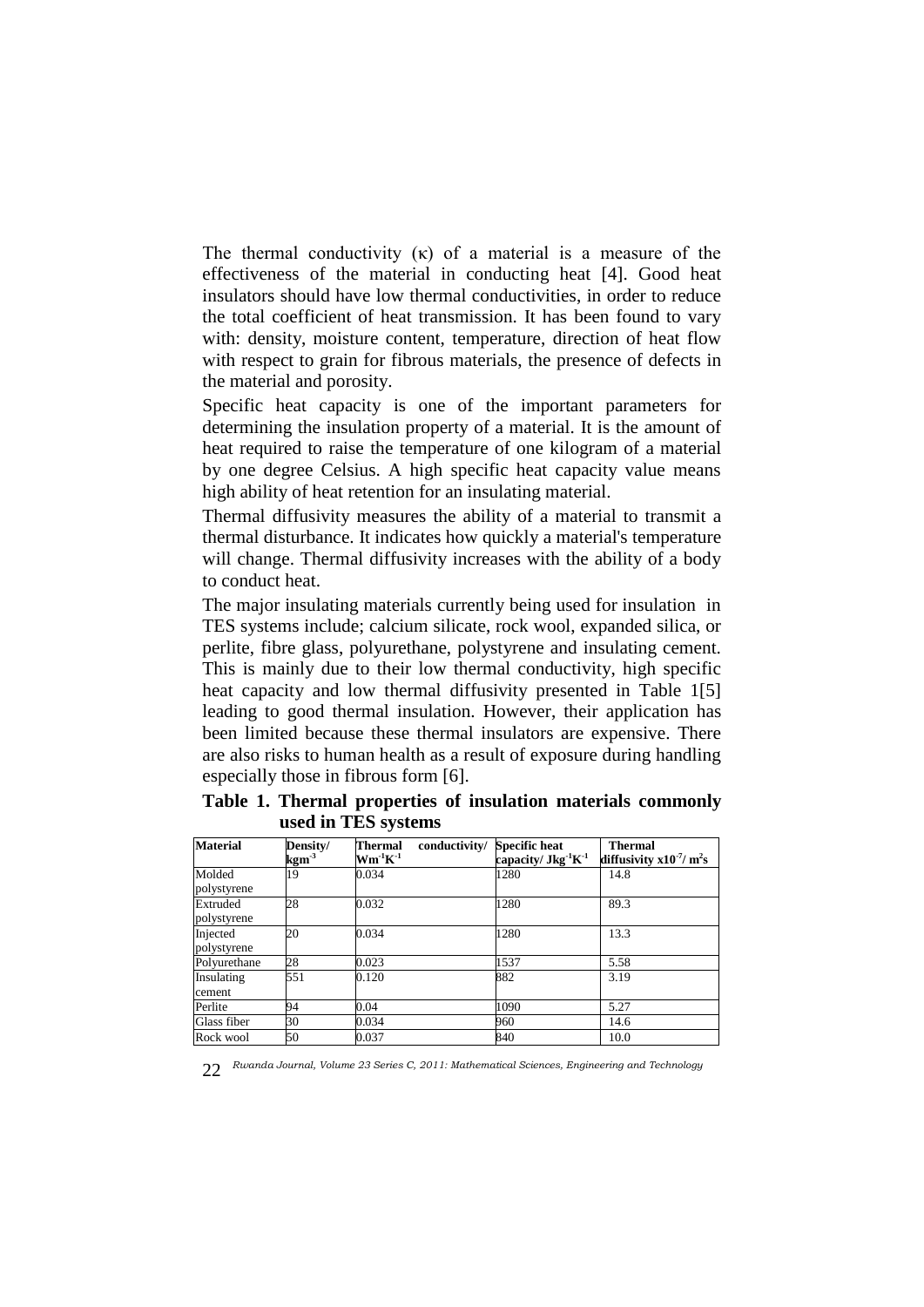In Uganda there are many local materials available for consideration as thermal insulators. These local materials are either available naturally or are obtained as industrial wastes. Due to the environment concerns and the need to conserve energy, various research efforts have been directed towards the utilization of waste materials. The potential of these materials for thermal insulation is based on: the availability of the material, thermal and other properties of the material and environmental and health impacts

The locally available insulating materials that have been considered include clay, kaolin, ash, banana fibres, sugarcane fibres, sawdust and charcoal dust.

Clay is one of the common refractory used in furnaces and kilns for insulation in form of fire bricks.

Ash deposits largely reduce heat transfer rates in furnace walls, super heater tubes, and other heat transfer surfaces. Allen [7] reported that the thermal conductivity of ash deposits in situ is  $0.14 \text{Wm}^{-1} \text{K}^{-1}$ . Bagasse-based thermal insulation materials have been produced. It is reported that their thermal conductivity is in the range of 0.046 -  $0.051 \text{ Wm}^{-1}\text{K}^{-1}[8]$ .

Paul et al. [9] in their observations on the effect of fiber loading on banana/polypropylene composite found that both the thermal diffusivity and thermal conductivity were decreasing on increasing fiber loading (i.e., from  $0.24 \text{Wm}^{-1} \text{K}^{-1}$  for neat polypropylene matrix to 0.217 and 0.157Wm  $^{-1}$ K<sup>-1</sup> for 0.10 and 0.50 of volume fraction respectively).

Thermal properties of sawdust types depend on the varieties of wood from which it is obtained from. Ogunleye and Awogbemi [10] investigated the thermal and physical properties of eight varieties of sawdust and found them to be with different thermal conductivity values.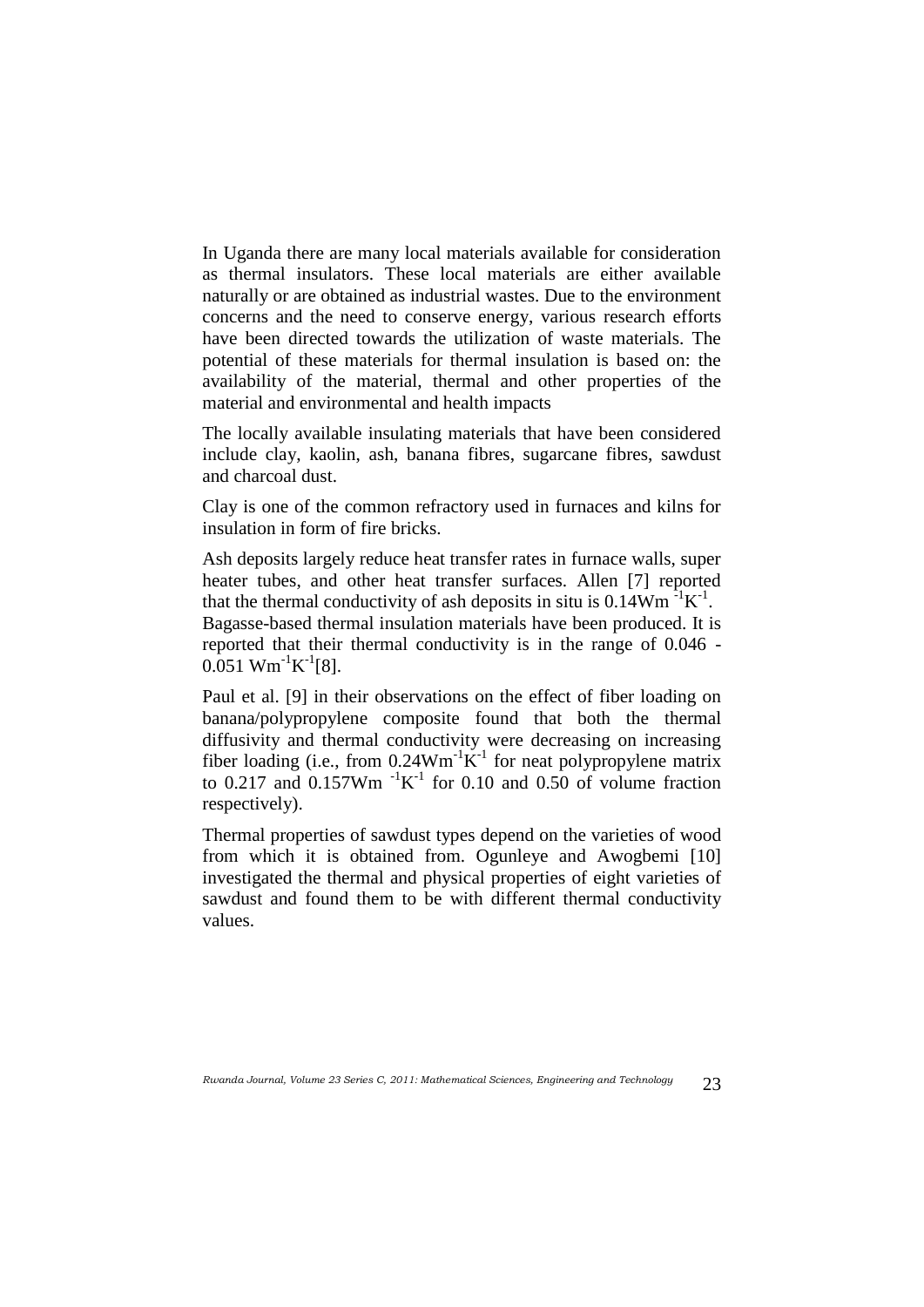# **2. Methodology**

### **Thermal conductivity measurement**

### *Sample preparation*

The clay and kaolin collected from the deposit were soaked in water and massive particles were separated by gravity sedimentation. Thereafter, the samples were sun dried for three days then placed inside the oven and further dried for a period of eight hours at a temperature of 50°C. The dried samples were finally crushed down to smaller sizes.

The clay, kaolin, saw dust, ash and charcoal dust were sieved through a 500µm sieve to remove coarse particles and foreign materials which are larger than 500µm that might have been present in the samples.

Sieving by hand is difficult to perform because it is both time consuming and labor intensive and the results are somewhat subjective. A mechanical test sieve shaker or vibrator was preferred in the study. The particle sizes/ fibre diameters obtained were in the range <90µm, 90 -125µm, 125 - 150µm, 150 -180µm and 180 - 355µm.

According to the principle of hot wire method which is used by the Quick thermal conductivity meter, infinitely long and rectangular plates are desired for measurements. These samples should be large enough so that the heat from the hot wire is not lost through the surrounding hence leading to errors in measurement. Rectangular plates of the samples were achieved through compacting the samples in a rectangular mould using a manual hydraulic press. To study the effect of compaction pressure on the thermal conductivity, the samples were compacted at pressures of 18.2, 36.4, 54.6 and 72.9 MPa.

However when the charcoal dust sample was compacted, a weakly cohesive structure was formed so the sample was not removed from the mould since otherwise it would break. So thermal conductivity measurements were done when the sample was still in the mould. The study of effect of compaction pressure on the sample was not done.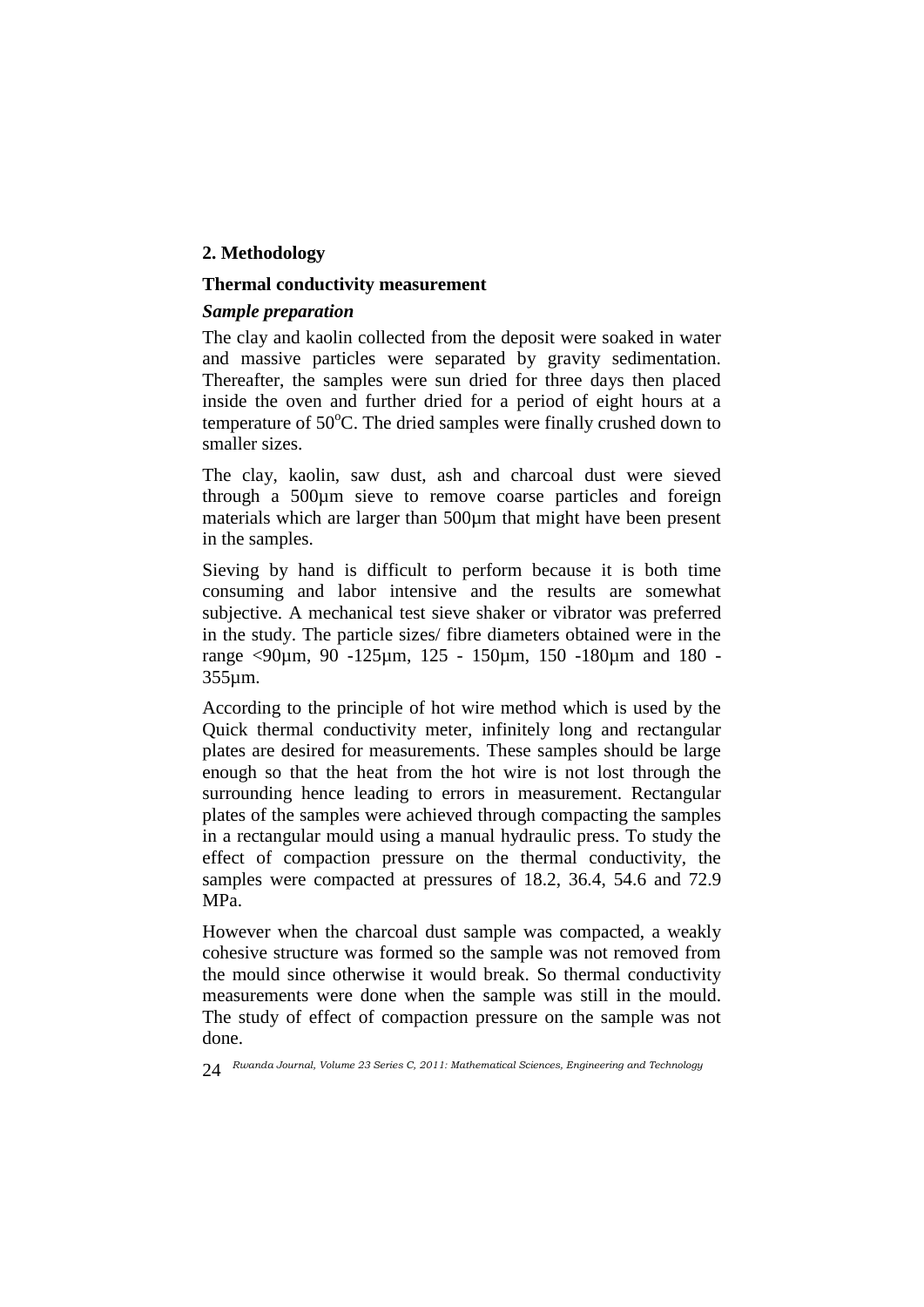# *Determination of thermal conductivity*

The QTM-500 which uses the hot wire method was used in the measurement of thermal conductivity because it is a fast and accurate method for measurement of thermal conductivity of insulating materials. It involves placing the rectangular block sample in the probe box and then placing the sensor probe (PD-11) on the sample surface. The sensor probe consists of a constantan wire heater and a chromel- alumel thermocouple. The heating wire is used to supply heat to the test sample and the thermocouple monitors the heat flow rate. The measurement result is shown on display immediately after the measurement is finished (after 60s).

# *Sample preparation for measurement of thermal diffusivity*

Samples were sieved to obtain particle sizes/ fibre diameter of <180 µm. In order to obtain large rectangular block samples to allow the heat pulse to propagate without reaching any boundary during the time of the measurement, the samples were mixed with water to form a solid mixture and poured in rectangular moulds.

A nichrome wire (heater) was embedded in the middle of the sample. The wire was selected as a heating element in the study because of it high resistivity and high melting point of about  $1400^{\circ}$ C.

At the opposite sides of the embedded nichrome wire, holes were drilled at equal distances from the heater. During measurements the thermocouples were inserted in these holes to measure the temperature response of the samples to a transient heat pulse.

Samples were then dried in the oven at  $100^{\circ}$ C for about 48h to remove all the moisture content. The samples were then removed from the oven, weighed and their masses were recorded. Also the dimensions of the samples were measured and used in calculating the volume. Using the values obtained for mass and volume of the samples the density was obtained.

# *Measurement of thermal diffusivity.*

The transient heat pulse technique was used in the study. The advantages of the method include easy sample preparation, relatively simple data analysis and high sensitivity. This method is accurate in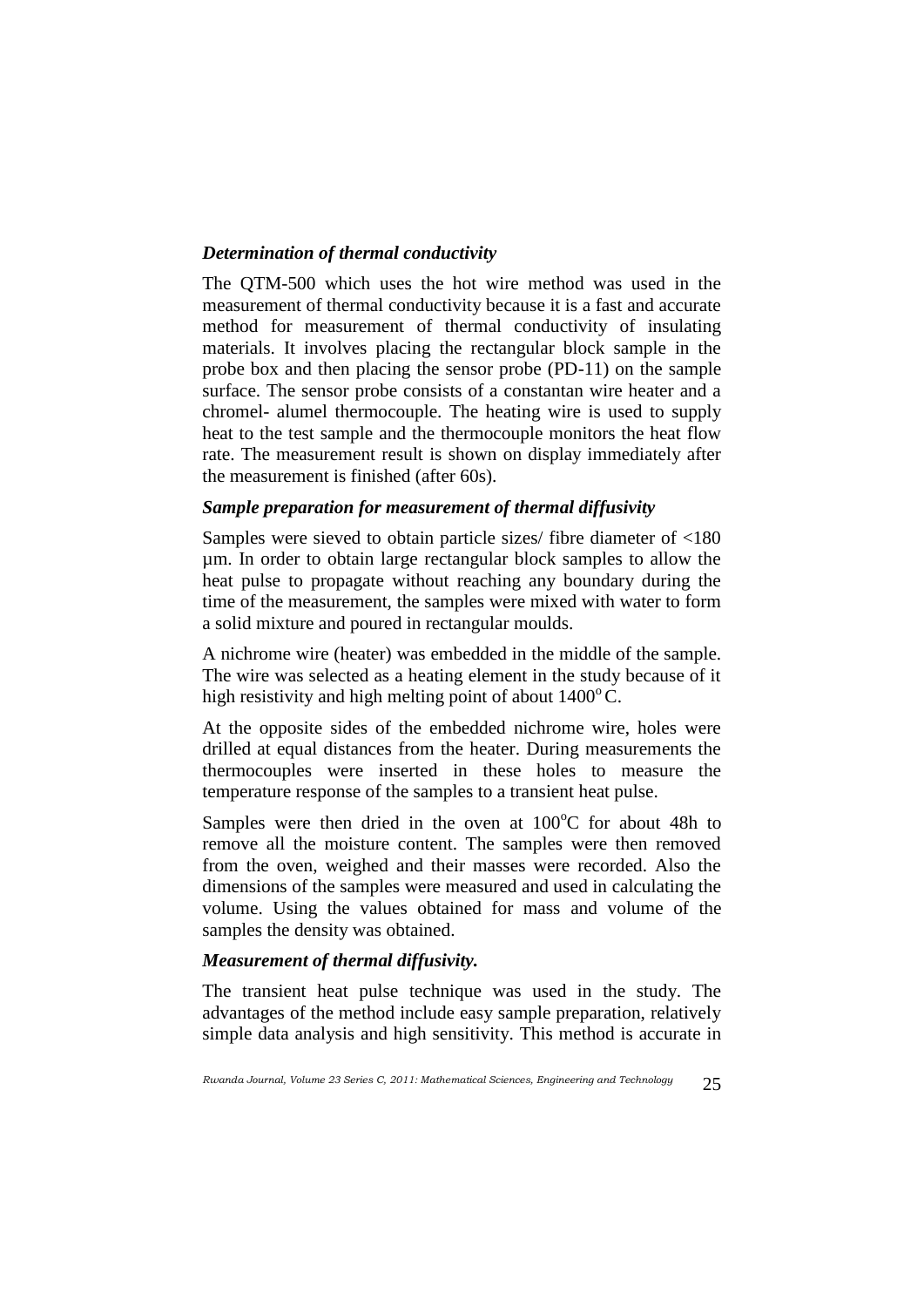determining thermal diffusivity of a material provided constant power is supplied. According to the transient heat pulse technique, two equivalent solutions to the diffusion equation for an infinite slab of thickness a, which is excited by an instantaneous input heat pulse are given below.

$$
\delta T = \left(\frac{Q}{2\pi w c_{\rho} \alpha t}\right) exp - \frac{x^2}{4\alpha t} \tag{1}
$$

$$
\delta T = \left(\frac{Q}{2aw \, C_{\rho} \sqrt{(\pi \alpha t)}}\right) exp - \frac{x^2}{4\alpha t} \tag{2}
$$

where Q is the total heat input, x is the distance between the heater and the thermocouple and t, w,  $\alpha$ ,  $C_{\rho}$  are the measurement time, width, thermal diffusivity and volumetric specific heat capacity of the sample respectively.

The sample was clamped at both ends to prevent movement of any kind. Thermocouples were then inserted in the holes drilled at the opposite sides of the heater.

An instantaneous heat pulse was introduced into the sample by energising the heater with a voltage pulse. After every 30s the temperature on the thermocouples was noted. This was done until a steady temperature was attained.

Graphs of  $\ln \delta T$  vs  $\frac{1}{t}$  were drawn for the samples and their slopes determined. The thermal diffusivities were calculated using the slopes.

$$
\alpha = -\frac{x^2}{4slope} \tag{3}
$$

#### *Determination of specific heat capacity*

During the measurement, heat losses could not be eliminated completely because the samples were not insulated hence volumetric heat capacity could not be obtained from the intercepts of the graphs of ln $\delta$ T vs  $\frac{1}{t}$  It was obtained from the thermal diffusivity and thermal conductivity of the samples,

$$
C_{\rho} = \frac{\kappa}{\alpha} \tag{4}
$$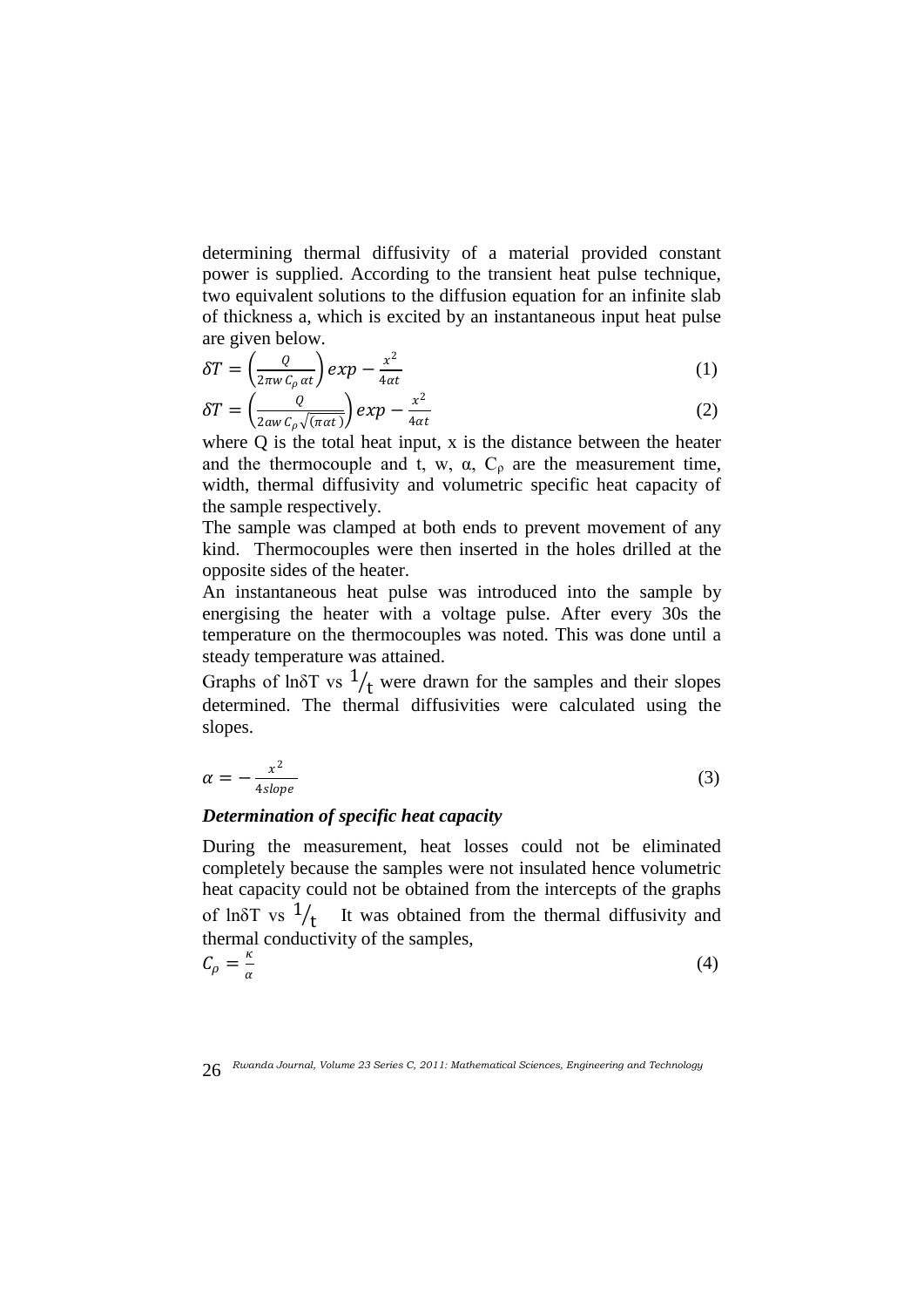### **2. Results and discussion**

#### *Thermal conductivity*

The thermal conductivity/ $W^{-1}K^{-1}$  values obtained ranged from 0.086 to 0.107 for sugarcane fibres, 0.297 - 0.301 for ash, 0.276- 0.338 for banana fibres, 0.185- 0.240 for saw dust, 0.466 - 0.554 for kaolin, 0.210 -0.308 for clay and 0.1840 - 0.219 for charcoal dust.

Only the thermal conductivity of clay and kaolin have so far been investigated in Uganda. The thermal conductivity values obtained for fired clay ranged from  $0.13 - 0.3$ Wm  $^{-1}$ K $^{-1}$  [11] and for fired kaolin the values obtained ranged from 0.3-  $1.5 \text{Wm}$   $\text{-}^{1}\text{K}$ <sup>-1</sup>[12].

Graphical analysis showed that the measured thermal conductivity:

• Increased with compaction pressure, P, according to the power law, $\kappa = \xi P^{\gamma}$  due to a decrease in porosity. The values for  $\gamma$  were approximately 0.05 for sugarcane fibres, 0.13 for ash, 0.04 for banana fibres, 0.08 for sawdust, 0.18 for clay and 0.08 for kaolin.

• Decreased with increasing particle size, S, according to the equation  $\kappa = \varepsilon S^{\beta}$  because of the increase in porosity with increase in particle size. The values for β were approximately 0.04 for sugarcane fibres, 0.26 for ash, 0.10 for banana fibres, 0.06 for sawdust, 0.20 for clay, 0.15 for kaolin and 0.25 for charcoal dust.

# *Thermal diffusivity and specific heat capacity*

Temperature responses to a heat pulse for the different samples were fitted using a Gaussian distribution and linearization of lnoT vs  $\frac{1}{t}$ was used to determine the thermal diffusivity.

The values for thermal diffusivity and specific heat capacities obtained are presented in table 2 for the different samples.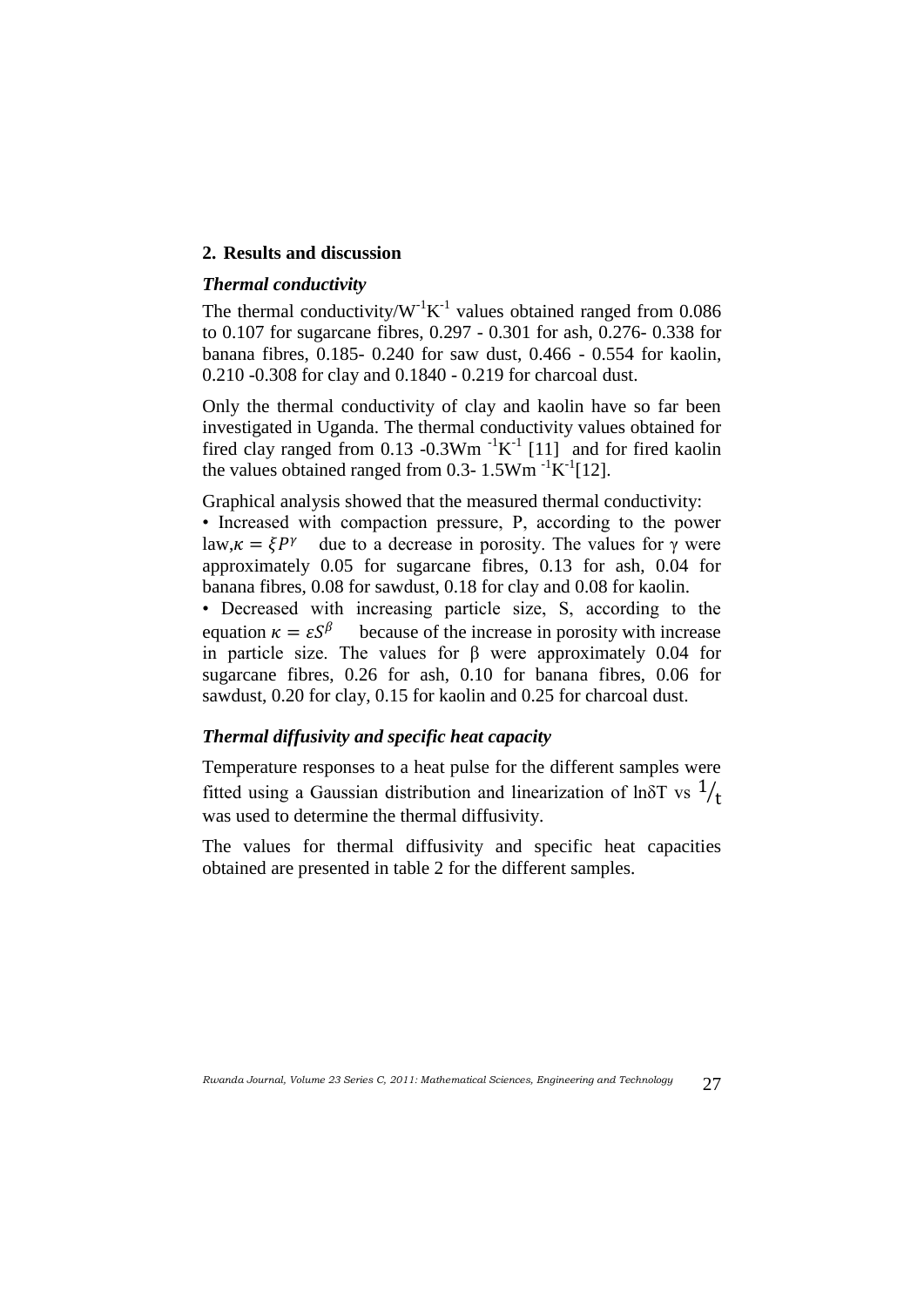| <b>Sample</b>    | <b>Thermal diffusivity</b><br>$x10^{-7}/m^2s$ | Specific heat capacity<br>$\mathbf{\hat{Jkg}}^{-1}\mathbf{K}^{-1}$ |
|------------------|-----------------------------------------------|--------------------------------------------------------------------|
| Sugarcane fibres | 5.05                                          | 1125                                                               |
| Ash              | 3.67                                          | 900                                                                |
| Banana fibres    | 8.13                                          | 874                                                                |
| Sawdust          | 1.12                                          | 942                                                                |
| Clay             | 1.58                                          | 919                                                                |
| Kaolin           | 4.27                                          | 677                                                                |
| Charcoal dust    | 6.09                                          | 800                                                                |

**Table 2.** Thermal diffusivity and specific heat capacity of selected local insulating materials

#### **3. Conclusion**

Among the materials studied, sugarcane fibres can provide the best thermal insulation for thermal energy storage systems (TES) since it has the lowest thermal conductivity and highest specific heat capacity.

#### **References**

- 1. Turner W.C and Maloy J.F. *Thermal insulation Handbook*. Published by McGraw-Hill Book Company New York, 1988.
- 2. Novo A.V, Bayon J.R, Castro-Fresno D and Rodriguez-Hernandez J. Review of seasonal heat storage in large basins: Water tanks and gravel water pits. *Applied Energy*, 87: 390-391, 2010.
- 3. Bauer D, Marx R, Nubicker-Lux J, Ochs F, Heidemann W and Müller-Steinhagen H. German central solar heating Plants with seasonal heat storage. *Solar Energy*, 84,612-623, 2010.
- 4. Mohammad Al-Homoud S. Performance characteristics and practical application of common building thermal insulation materials. Building and Environment, 40:353-366, 2005.
- 5. Saleh A. Al-Ajlan. Measurements of thermal properties of insulation materials by using transient plane source technique. *Applied Thermal Engineering*, 26, 2184–2191, 2006.
- 6. Occupation Safety and Health Administration. Synthetic mineral fibres: Health hazards. United States Department of Labor, 2003
- 7. Allen L.R, Steven G.B, Nancy Y, and Larry L.B. Experimental measurements of the thermal conductivity of ash deposits: Part 2.

*Rwanda Journal, Volume 23 Series C, 2011: Mathematical Sciences, Engineering and Technology* 28